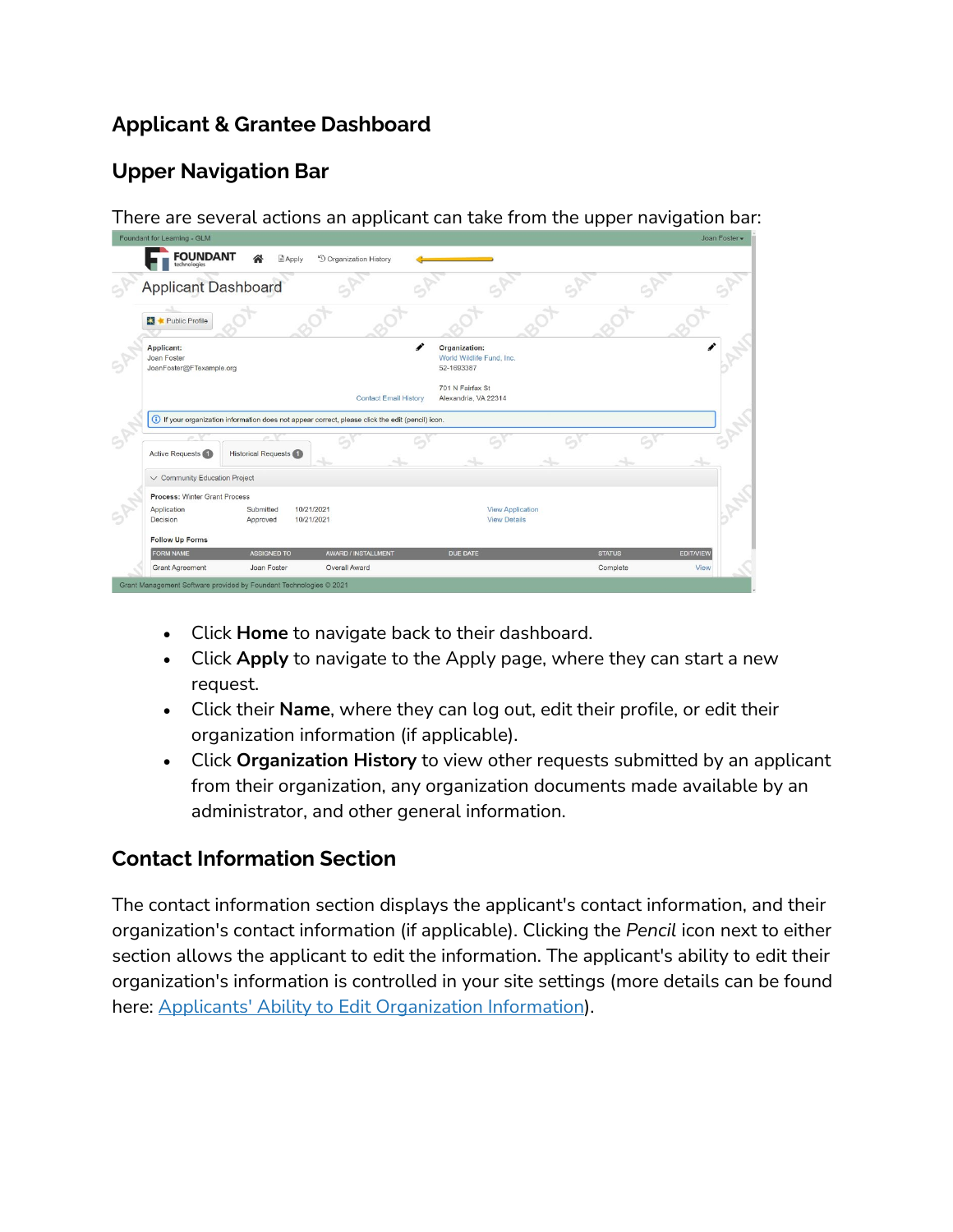| Foundant for Learning - GLM                                                                        |                            |                                   |                              |                                                          |               |                  | Joan Foster - |
|----------------------------------------------------------------------------------------------------|----------------------------|-----------------------------------|------------------------------|----------------------------------------------------------|---------------|------------------|---------------|
| <b>FOUNDANT</b><br>technologies                                                                    | Apply                      | <sup>5</sup> Organization History |                              |                                                          |               |                  |               |
| <b>Applicant Dashboard</b>                                                                         |                            |                                   |                              |                                                          |               |                  |               |
| <b>E3</b> Public Profile                                                                           |                            |                                   |                              |                                                          |               |                  |               |
| Applicant:<br>Joan Foster<br>JoanFoster@FTexample.org                                              |                            |                                   | Í                            | Organization:<br>World Wildlife Fund, Inc.<br>52-1693387 |               |                  |               |
|                                                                                                    |                            |                                   |                              | 701 N Fairfax St                                         |               |                  |               |
|                                                                                                    |                            |                                   | <b>Contact Email History</b> | Alexandria, VA 22314                                     |               |                  |               |
| (i) If your organization information does not appear correct, please click the edit (pencil) icon. |                            |                                   |                              |                                                          |               |                  |               |
| Active Requests                                                                                    | <b>Historical Requests</b> |                                   |                              |                                                          |               |                  |               |
| $\vee$ Community Education Project                                                                 |                            |                                   |                              |                                                          |               |                  |               |
| Process: Winter Grant Process<br>Application<br>Decision                                           | Submitted<br>Approved      | 10/21/2021<br>10/21/2021          |                              | <b>View Application</b><br><b>View Details</b>           |               |                  |               |
| <b>Follow Up Forms</b><br>FORM NAME                                                                | <b>ASSIGNED TO</b>         |                                   | AWARD / INSTALLMENT          | <b>DUE DATE</b>                                          | <b>STATUS</b> | <b>EDIT/VIEW</b> |               |

Clicking *Contact Email History* shows the applicant a record of emails sent to them through the system (both automatic and manually sent emails), which also allows them to view the body of those emails for reference.

| <b>FOUNDANT</b><br>technologies                          |                                                                                                    | <sup>5</sup> Organization History<br>$A$ pply |                              |                                                          |               |                  |  |
|----------------------------------------------------------|----------------------------------------------------------------------------------------------------|-----------------------------------------------|------------------------------|----------------------------------------------------------|---------------|------------------|--|
| <b>Applicant Dashboard</b>                               |                                                                                                    |                                               |                              |                                                          |               |                  |  |
| ⋇<br>Public Profile                                      |                                                                                                    |                                               |                              |                                                          |               |                  |  |
| Applicant:<br>Joan Foster<br>JoanFoster@FTexample.org    |                                                                                                    |                                               |                              | Organization:<br>World Wildlife Fund, Inc.<br>52-1693387 |               |                  |  |
|                                                          |                                                                                                    |                                               | <b>Contact Email History</b> | 701 N Fairfax St<br>Alexandria, VA 22314                 |               |                  |  |
|                                                          |                                                                                                    |                                               |                              |                                                          |               |                  |  |
|                                                          | (i) If your organization information does not appear correct, please click the edit (pencil) icon. |                                               |                              |                                                          |               |                  |  |
| <b>Active Requests</b>                                   | <b>Historical Requests</b>                                                                         |                                               |                              |                                                          |               |                  |  |
| V Community Education Project                            |                                                                                                    |                                               |                              |                                                          |               |                  |  |
| Process: Winter Grant Process<br>Application<br>Decision | Submitted<br>Approved                                                                              | 10/21/2021<br>10/21/2021                      |                              | <b>View Application</b><br><b>View Details</b>           |               |                  |  |
| <b>Follow Up Forms</b>                                   |                                                                                                    |                                               |                              |                                                          |               |                  |  |
| <b>FORM NAME</b>                                         | <b>ASSIGNED TO</b>                                                                                 |                                               | AWARD / INSTALLMENT          | DUE DATE                                                 | <b>STATUS</b> | <b>EDIT/VIEW</b> |  |

Clicking **Public Profile** allows the applicant to view publicly available information about their organization from GuideStar and GreatNonprofits. More details are provided when they click this button.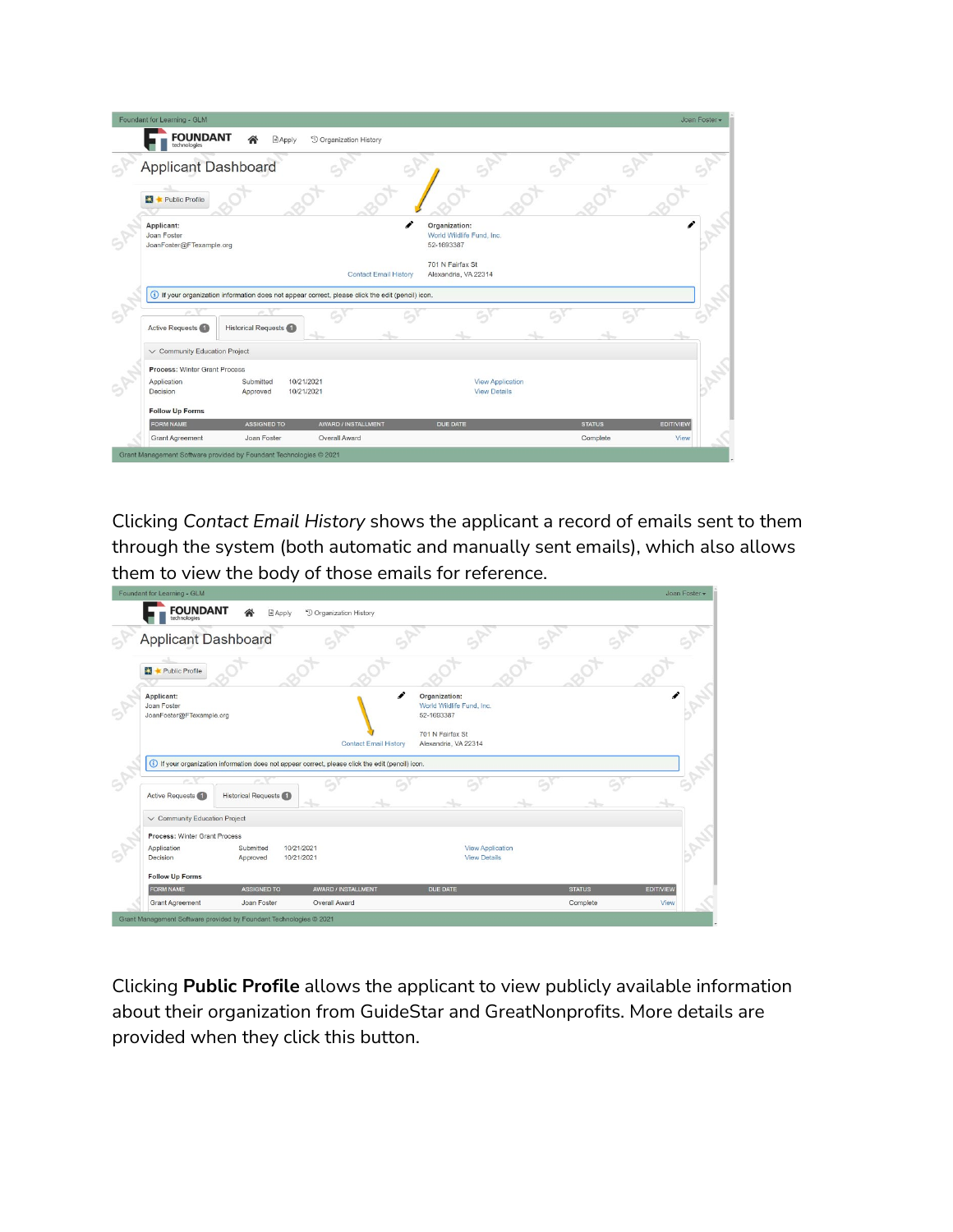| Foundant for Learning - GLM                                                                                   |                                                               |               | Joan Foster -    |
|---------------------------------------------------------------------------------------------------------------|---------------------------------------------------------------|---------------|------------------|
| <b>FOUNDANT</b><br><b>B</b> Apply<br><sup>5</sup> Organization History                                        |                                                               |               |                  |
| <b>Applicant Dashboard</b>                                                                                    |                                                               |               |                  |
| Public Profile                                                                                                |                                                               |               |                  |
| Applicant:<br>Joan Foster<br>JoanFoster@FTexample.org                                                         | i<br>Organization:<br>World Wildlife Fund, Inc.<br>52-1693387 |               |                  |
| <b>Contact Email History</b>                                                                                  | 701 N Fairfax St<br>Alexandria, VA 22314                      |               |                  |
| (i) If your organization information does not appear correct, please click the edit (pencil) icon.            |                                                               |               |                  |
| n<br><b>Historical Requests</b><br>Active Requests                                                            |                                                               |               |                  |
| $\vee$ Community Education Project                                                                            |                                                               |               |                  |
| Process: Winter Grant Process<br>10/21/2021<br>Application<br>Submitted<br>Decision<br>10/21/2021<br>Approved | <b>View Application</b><br><b>View Details</b>                |               |                  |
|                                                                                                               |                                                               |               |                  |
| <b>Follow Up Forms</b>                                                                                        |                                                               |               |                  |
| <b>FORM NAME</b><br><b>ASSIGNED TO</b><br>AWARD / INSTALLMENT                                                 | DUE DATE                                                      | <b>STATUS</b> | <b>EDIT/VIEW</b> |

## **Request Section**

The request section of the applicant dashboard contains two tabs: *Active Requests* and *Historical Requests*.

|                                                                 |                                   |                                                                                                            |                                                               |                           | Joan Foster -            |
|-----------------------------------------------------------------|-----------------------------------|------------------------------------------------------------------------------------------------------------|---------------------------------------------------------------|---------------------------|--------------------------|
| <b>FOUNDANT</b>                                                 | $A$ pply                          | <sup>9</sup> Organization History                                                                          |                                                               |                           |                          |
| <b>Applicant Dashboard</b>                                      |                                   |                                                                                                            |                                                               |                           |                          |
| Public Profile<br>Ж                                             |                                   |                                                                                                            |                                                               |                           |                          |
| Applicant:<br>Joan Foster<br>JoanFoster@FTexample.org           |                                   |                                                                                                            | i<br>Organization:<br>World Wildlife Fund, Inc.<br>52-1693387 |                           |                          |
|                                                                 |                                   | <b>Contact Email History</b>                                                                               | 701 N Fairfax St<br>Alexandria, VA 22314                      |                           |                          |
|                                                                 |                                   | 1) If your organization in <i>f</i> ormation does not appear correct, please click the edit (pencil) icon. |                                                               |                           |                          |
|                                                                 |                                   |                                                                                                            |                                                               |                           |                          |
| ×<br>Active Requests                                            | ja.<br><b>Historical Requests</b> |                                                                                                            |                                                               |                           |                          |
| V Community Education Project                                   |                                   |                                                                                                            |                                                               |                           |                          |
| <b>Process: Winter Grant Process</b><br>Application<br>Decision | Submitted<br>Approved             | 10/21/2021<br>10/21/2021                                                                                   | <b>View Application</b><br><b>View Details</b>                |                           |                          |
| <b>Follow Up Forms</b>                                          |                                   |                                                                                                            |                                                               |                           |                          |
| <b>FORM NAME</b><br><b>Grant Agreement</b>                      | <b>ASSIGNED TO</b><br>Joan Foster | AWARD / INSTALLMENT<br>Overall Award                                                                       | <b>DUE DATE</b>                                               | <b>STATUS</b><br>Complete | <b>EDIT/VIEW</b><br>View |

The *Active Requests* tab is open by default and displays all open requests from the applicant. Here they can view forms they've already submitted, edit those they haven't yet submitted, and view details about the decision on a request (the visibility of these details depends upon your site settings: [Show Decision Status and Award Details\)](https://support.foundant.com/hc/en-us/articles/4404283353111).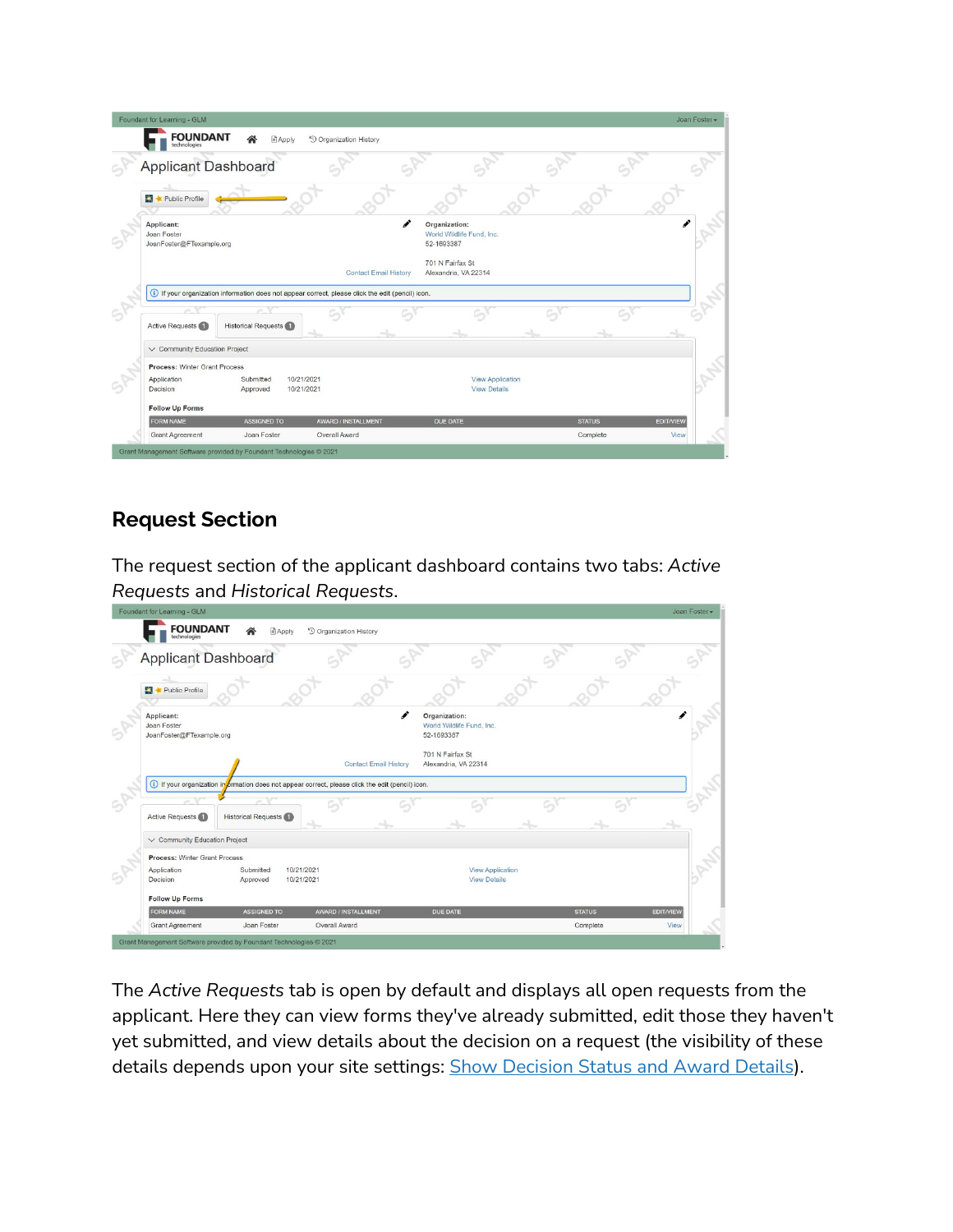Documents uploaded to your folder will be available here under, "Documents Uploaded by Administrator".

- To begin working on completing a report assigned to you under **Follow Up Forms**, click the *Edit* link in blue to begin.

- To view a report that you submitted, click the *View* link in blue. Once you submit you can't make changes.

- To preview a report that is assigned to you click the *Preview* link in blue.

- You will know when a report is marked complete by the Grants Officer because the status column will change to "Complete".

- The system will not allow you to begin working on your next report until all previous submissions were marked "Complete".

| Foundant for Learning - GLM                                  |                                                                    |                                                                                                    |                                                                 |               | Joan Foster -    |
|--------------------------------------------------------------|--------------------------------------------------------------------|----------------------------------------------------------------------------------------------------|-----------------------------------------------------------------|---------------|------------------|
| <b>FOUNDANT</b><br>technologies                              | Apply                                                              | <sup>6</sup> Organization History                                                                  |                                                                 |               |                  |
| Public Profile                                               |                                                                    |                                                                                                    |                                                                 |               |                  |
| <b>Applicant:</b><br>Joan Foster<br>JoanFoster@FTexample.org |                                                                    |                                                                                                    | <b>Organization:</b><br>World Wildlife Fund, Inc.<br>52-1693387 |               |                  |
|                                                              |                                                                    | <b>Contact Email History</b>                                                                       | 701 N Fairfax St<br>Alexandria, VA 22314                        |               |                  |
|                                                              |                                                                    | (i) If your organization information does not appear correct, please click the edit (pencil) icon. |                                                                 |               |                  |
| <b>Active Requests</b>                                       | <b>Historical Requests</b>                                         |                                                                                                    |                                                                 |               |                  |
| $\vee$ Community Education Project                           |                                                                    |                                                                                                    |                                                                 |               |                  |
| <b>Process: Winter Grant Process</b>                         |                                                                    |                                                                                                    |                                                                 |               |                  |
| Application<br>Decision                                      | 10/21/2021<br>Submitted<br>10/21/2021<br>Approved                  |                                                                                                    | <b>View Application</b><br><b>View Details</b>                  |               |                  |
| <b>Follow Up Forms</b>                                       |                                                                    |                                                                                                    |                                                                 |               |                  |
| <b>FORM NAME</b>                                             | <b>ASSIGNED TO</b>                                                 | AWARD / INSTALLMENT                                                                                | <b>DUE DATE</b>                                                 | <b>STATUS</b> | <b>EDIT/VIEW</b> |
| <b>Grant Agreement</b>                                       | Joan Foster                                                        | <b>Overall Award</b>                                                                               |                                                                 | Complete      | View             |
| <b>Progress Report</b>                                       | Joan Foster                                                        | <b>Overall Award</b>                                                                               | 02/01/2022 05:00 PM CST                                         | Assigned      | Edit             |
| <b>Final Report</b>                                          | Joan Foster                                                        | <b>Overall Award</b>                                                                               | 05/31/2022 05:00 PM CDT                                         | Assigned      | Preview          |
|                                                              |                                                                    |                                                                                                    |                                                                 |               |                  |
|                                                              | Grant Management Software provided by Foundant Technologies @ 2021 |                                                                                                    |                                                                 |               |                  |